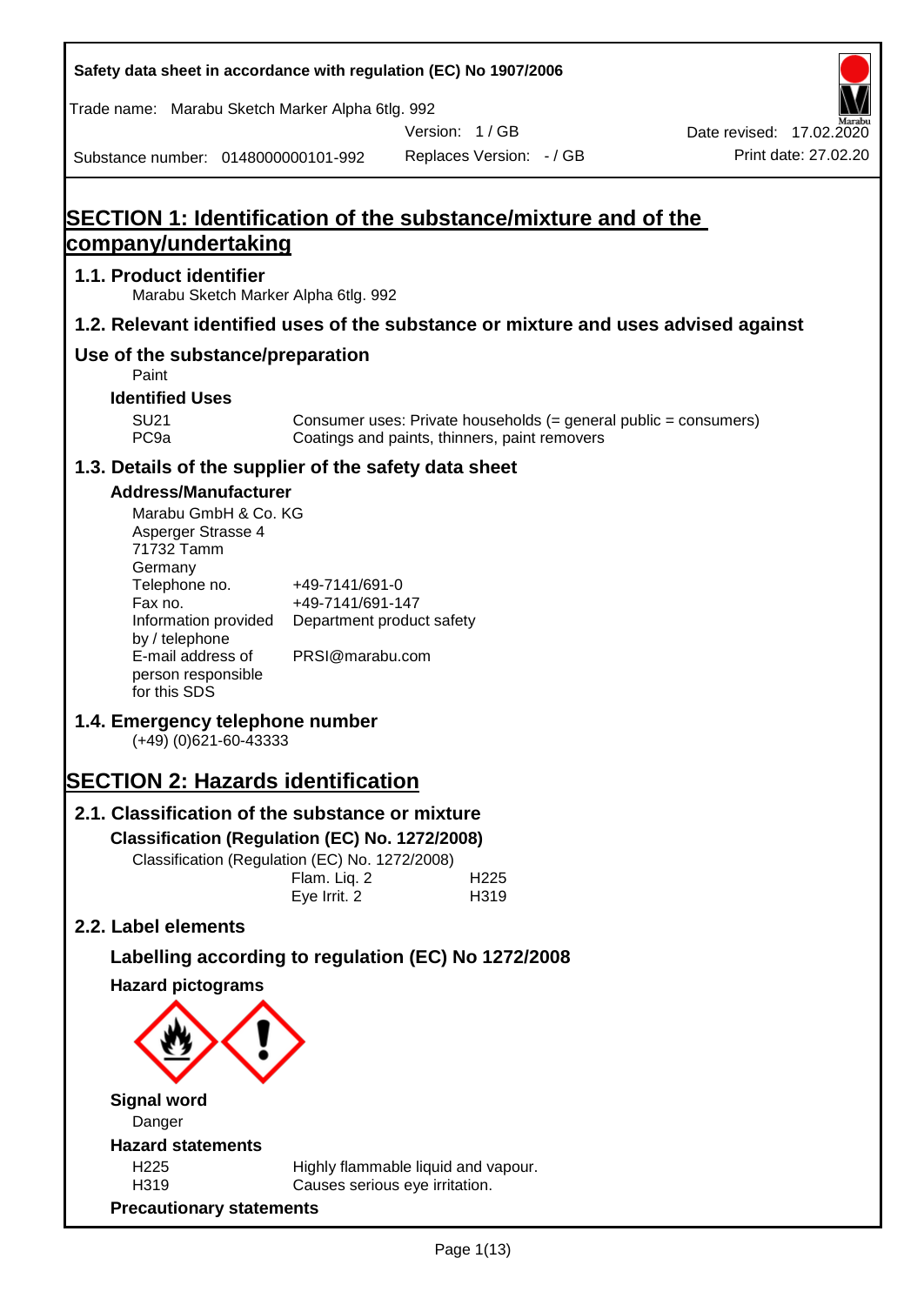| Safety data sheet in accordance with regulation (EC) No 1907/2006<br>Trade name: Marabu Sketch Marker Alpha 6tlg. 992 |                                                                                                                                                                                                                                                                  | Version: 1/GB            |                          |            |               | Date revised: 17.02.2020                                                  |
|-----------------------------------------------------------------------------------------------------------------------|------------------------------------------------------------------------------------------------------------------------------------------------------------------------------------------------------------------------------------------------------------------|--------------------------|--------------------------|------------|---------------|---------------------------------------------------------------------------|
| Substance number: 0148000000101-992                                                                                   |                                                                                                                                                                                                                                                                  | Replaces Version: - / GB |                          |            |               | Print date: 27.02.20                                                      |
| P <sub>101</sub>                                                                                                      |                                                                                                                                                                                                                                                                  |                          |                          |            |               | If medical advice is needed, have product container or label at hand.     |
| P <sub>102</sub><br>P210                                                                                              | Keep out of reach of children.<br>sources. No smoking.                                                                                                                                                                                                           |                          |                          |            |               | Keep away from heat, hot surfaces, sparks, open flames and other ignition |
| P264.1<br>P280<br>P305+P351+P338                                                                                      | Wash hands thoroughly after handling.<br>Wear protective gloves / protective clothing / eye protection / face protection.<br>IF IN EYES: Rinse cautiously with water for several minutes. Remove contact<br>lenses, if present and easy to do. Continue rinsing. |                          |                          |            |               |                                                                           |
| P501.9                                                                                                                | Dispose of contents / container as problematic waste.                                                                                                                                                                                                            |                          |                          |            |               |                                                                           |
| 2.3. Other hazards<br>No special hazards have to be mentioned.                                                        |                                                                                                                                                                                                                                                                  |                          |                          |            |               |                                                                           |
| <b>SECTION 3: Composition/information on ingredients</b><br>3.2. Mixtures                                             |                                                                                                                                                                                                                                                                  |                          |                          |            |               |                                                                           |
|                                                                                                                       |                                                                                                                                                                                                                                                                  |                          |                          |            |               |                                                                           |
| <b>Hazardous ingredients</b>                                                                                          |                                                                                                                                                                                                                                                                  |                          |                          |            |               |                                                                           |
| <b>Ethanol</b><br>CAS No.<br>EINECS no.<br>Registration no.<br>Concentration                                          | 64-17-5<br>200-578-6<br>01-2119457610-43<br>$>=$                                                                                                                                                                                                                 | 50                       | $\lt$                    | 100        | $\frac{0}{0}$ |                                                                           |
| Classification (Regulation (EC) No. 1272/2008)                                                                        | Flam. Liq. 2<br>Eye Irrit. 2                                                                                                                                                                                                                                     |                          | H <sub>225</sub><br>H319 |            |               |                                                                           |
| Concentration limits (Regulation (EC) No. 1272/2008)                                                                  | Eye Irrit. 2                                                                                                                                                                                                                                                     | H319                     |                          | $>= 50 \%$ |               |                                                                           |
| 1-Methoxy-2-propanol<br>CAS No.<br>EINECS no.<br>Registration no.                                                     | 107-98-2<br>203-539-1<br>01-2119457435-35                                                                                                                                                                                                                        |                          |                          |            |               |                                                                           |
| Concentration                                                                                                         | $>=$                                                                                                                                                                                                                                                             | 10                       | $\,<\,$                  | 20         | %             |                                                                           |
| Classification (Regulation (EC) No. 1272/2008)                                                                        | STOT SE 3<br>Flam. Liq. 3                                                                                                                                                                                                                                        |                          | H336<br>H <sub>226</sub> |            |               |                                                                           |
| <b>SECTION 4: First aid measures</b>                                                                                  |                                                                                                                                                                                                                                                                  |                          |                          |            |               |                                                                           |
| 4.1. Description of first aid measures                                                                                |                                                                                                                                                                                                                                                                  |                          |                          |            |               |                                                                           |

#### **General information**

In all cases of doubt, or when symptoms persist, seek medical attention. Never give anything by mouth to an unconscious person. If unconscious place in recovery position and seek medical advice.

#### **After inhalation**

Remove to fresh air, keep patient warm and at rest. If breathing is irregular or stopped, administer artificial respiration.

#### **After skin contact**

Remove contaminated clothing. Wash skin thoroughly with soap and water or use recognised skin cleanser. Do NOT use solvents or thinners.

## **After eye contact**

Remove contact lenses, irrigate copiously with clean, fresh water, holding the eyelids apart for at least 10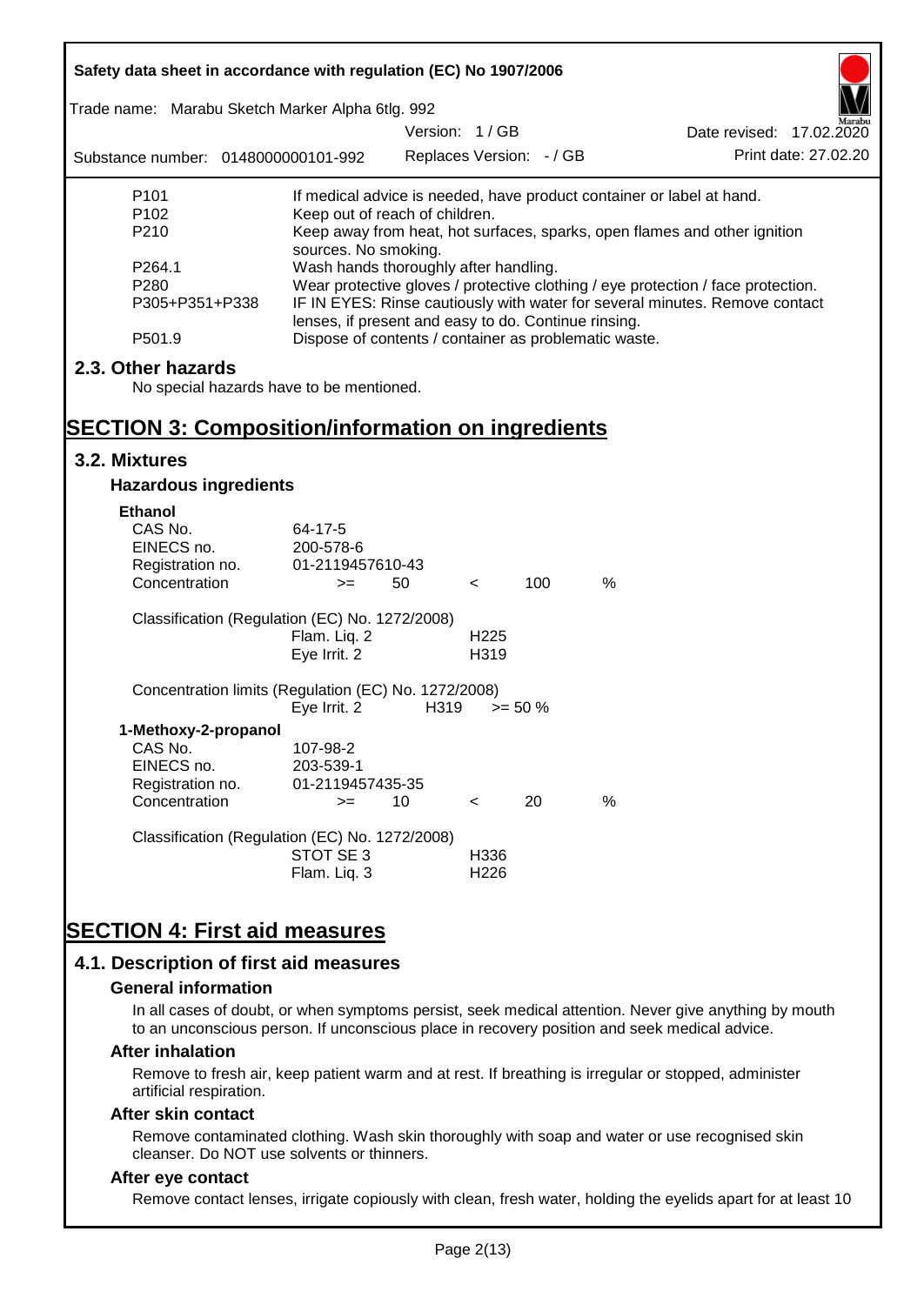|  | Safety data sheet in accordance with regulation (EC) No 1907/2006 |  |
|--|-------------------------------------------------------------------|--|
|--|-------------------------------------------------------------------|--|

Trade name: Marabu Sketch Marker Alpha 6tlg. 992

Version: 1 / GB

Substance number: 0148000000101-992

Replaces Version: - / GB Print date: 27.02.20 Date revised: 17.02.2020

minutes and seek immediate medical advice.

### **After ingestion**

If accidentally swallowed rinse the mouth with plenty of water (only if the person is conscious) and obtain immediate medical attention. Keep at rest. Do NOT induce vomiting.

**4.2. Most important symptoms and effects, both acute and delayed** Until now no symptoms known so far.

# **4.3. Indication of any immediate medical attention and special treatment needed**

## **Hints for the physician / treatment**

Treat symptomatically

## **SECTION 5: Firefighting measures**

## **5.1. Extinguishing media**

## **Suitable extinguishing media**

Recommended: alcohol resistant foam, CO2, powders, water spray/mist, Not be used for safety reasons: water jet

## **5.2. Special hazards arising from the substance or mixture**

In the event of fire the following can be released: Carbon monoxide (CO); Carbon dioxide (CO2); dense black smoke

## **5.3. Advice for firefighters**

## **Special protective equipment for fire-fighting**

Cool closed containers exposed to fire with water. Do not allow run-off from fire fighting to enter drains or water courses.

## **SECTION 6: Accidental release measures**

## **6.1. Personal precautions, protective equipment and emergency procedures**

Exclude sources of ignition and ventilate the area. Avoid breathing vapours. Refer to protective measures listed in Sections 7 and 8.

## **6.2. Environmental precautions**

Do not allow to enter drains or waterways. If the product contaminates lakes, rivers or sewage, inform appropriate authorities in accordance with local regulations.

## **6.3. Methods and material for containment and cleaning up**

Contain and collect spillage with non-combustible absorbent materials, e.g. sand, earth, vermiculite, diatomaceous earth and place in container for disposal according to local regulations (see section 13). Clean preferably with a detergent - avoid use of solvents.

## **6.4. Reference to other sections**

Information regarding Safe handling, see Section 7. Information regarding personal protective measures, see Section 8. Information regarding waste disposal, see Section 13.

## **SECTION 7: Handling and storage**

## **7.1. Precautions for safe handling**

## **Advice on safe handling**

Prevent the creation of flammable or explosive concentrations of vapour in air and avoid vapour concentration higher than the occupational exposure limits. In addition, the product should only be used in areas from which all naked lights and other sources of ignition have been excluded. Electrical equipment should be protected to the appropriate standard. Mixture may charge electrostatically: always use earthing leads when transferring from one container to another. Operators should wear anti-static footwear and clothing and floors should be of the conducting type. Isolate from sources of heat, sparks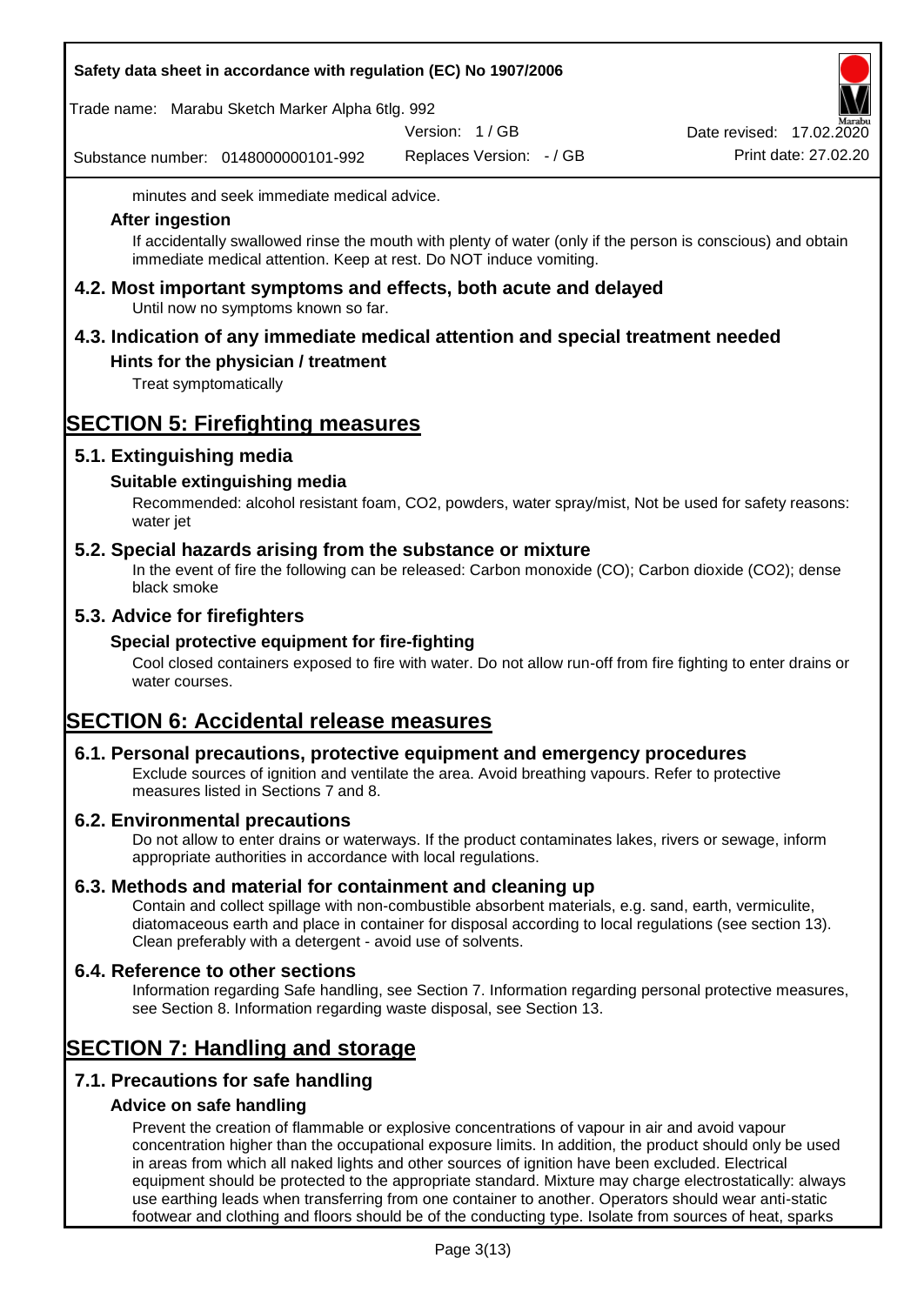| Safety data sheet in accordance with regulation (EC) No 1907/2006                                                                                                                                                                                                                                                                                                                                                                                                                                                                                                                           |            |                                   |      |                          |
|---------------------------------------------------------------------------------------------------------------------------------------------------------------------------------------------------------------------------------------------------------------------------------------------------------------------------------------------------------------------------------------------------------------------------------------------------------------------------------------------------------------------------------------------------------------------------------------------|------------|-----------------------------------|------|--------------------------|
| Trade name: Marabu Sketch Marker Alpha 6tlg. 992                                                                                                                                                                                                                                                                                                                                                                                                                                                                                                                                            |            |                                   |      |                          |
|                                                                                                                                                                                                                                                                                                                                                                                                                                                                                                                                                                                             |            | Version: 1/GB                     |      | Date revised: 17.02.2020 |
| Substance number: 0148000000101-992                                                                                                                                                                                                                                                                                                                                                                                                                                                                                                                                                         |            | Replaces Version: - / GB          |      | Print date: 27.02.20     |
| and open flame. No sparking tools should be used. Avoid skin and eye contact. Avoid the inhalation of<br>particulates and spray mist arising from the application of this mixture. Smoking, eating and drinking shall<br>be prohibited in application area. For personal protection see Section 8. Never use pressure to empty:<br>container is not a pressure vessel. Always keep in containers of same material as the original one.<br>Comply with the health and safety at work laws. Do not allow to enter drains or water courses.<br>Advice on protection against fire and explosion |            |                                   |      |                          |
| Vapours are heavier than air and may spread along floors. Vapours may form explosive mixtures with<br>air.                                                                                                                                                                                                                                                                                                                                                                                                                                                                                  |            |                                   |      |                          |
| Classification of fires / temperature class / Ignition group / Dust explosion class                                                                                                                                                                                                                                                                                                                                                                                                                                                                                                         |            |                                   |      |                          |
| <b>Classification of fires</b><br>Temperature class<br>T3                                                                                                                                                                                                                                                                                                                                                                                                                                                                                                                                   |            | B (Combustible liquid substances) |      |                          |
| 7.2. Conditions for safe storage, including any incompatibilities                                                                                                                                                                                                                                                                                                                                                                                                                                                                                                                           |            |                                   |      |                          |
| Requirements for storage rooms and vessels                                                                                                                                                                                                                                                                                                                                                                                                                                                                                                                                                  |            |                                   |      |                          |
| Electrical installations/working materials must comply with the local applied technological safety<br>standards. Storage rooms in which filling operations take place must have a conducting floor. Store in<br>accordance with national regulation                                                                                                                                                                                                                                                                                                                                         |            |                                   |      |                          |
| Hints on storage assembly                                                                                                                                                                                                                                                                                                                                                                                                                                                                                                                                                                   |            |                                   |      |                          |
| Store away from oxidising agents, from strongly alkaline and strongly acid materials.                                                                                                                                                                                                                                                                                                                                                                                                                                                                                                       |            |                                   |      |                          |
| Further information on storage conditions                                                                                                                                                                                                                                                                                                                                                                                                                                                                                                                                                   |            |                                   |      |                          |
| Observe label precautions. Store between 15 and 30 °C in a dry, well ventilated place away from<br>sources of heat and direct sunlight. Keep container tightly closed. Keep away from sources of ignition.<br>No smoking. Prevent unauthorised access. Containers which are opened must be carefully resealed and<br>kept upright to prevent leakage.                                                                                                                                                                                                                                       |            |                                   |      |                          |
| 7.3. Specific end use(s)<br>Paint                                                                                                                                                                                                                                                                                                                                                                                                                                                                                                                                                           |            |                                   |      |                          |
| <b>SECTION 8: Exposure controls/personal protection</b>                                                                                                                                                                                                                                                                                                                                                                                                                                                                                                                                     |            |                                   |      |                          |
| 8.1. Control parameters                                                                                                                                                                                                                                                                                                                                                                                                                                                                                                                                                                     |            |                                   |      |                          |
| <b>Exposure limit values</b>                                                                                                                                                                                                                                                                                                                                                                                                                                                                                                                                                                |            |                                   |      |                          |
| <b>Ethanol</b>                                                                                                                                                                                                                                                                                                                                                                                                                                                                                                                                                                              |            |                                   |      |                          |
| List                                                                                                                                                                                                                                                                                                                                                                                                                                                                                                                                                                                        | EH40       |                                   |      |                          |
| <b>Type</b>                                                                                                                                                                                                                                                                                                                                                                                                                                                                                                                                                                                 | <b>WEL</b> |                                   |      |                          |
| Value                                                                                                                                                                                                                                                                                                                                                                                                                                                                                                                                                                                       | 1920       | mg/m <sup>3</sup>                 | 1000 | ppm(V)                   |
| <b>Status: 2011</b>                                                                                                                                                                                                                                                                                                                                                                                                                                                                                                                                                                         |            |                                   |      |                          |
| 1-Methoxy-2-propanol<br>List                                                                                                                                                                                                                                                                                                                                                                                                                                                                                                                                                                | EH40       |                                   |      |                          |
| <b>Type</b>                                                                                                                                                                                                                                                                                                                                                                                                                                                                                                                                                                                 | <b>WEL</b> |                                   |      |                          |
| Value                                                                                                                                                                                                                                                                                                                                                                                                                                                                                                                                                                                       | 375        | mg/m <sup>3</sup>                 | 100  | ppm(V)                   |
| Short term exposure limit                                                                                                                                                                                                                                                                                                                                                                                                                                                                                                                                                                   | 560        | mg/m <sup>3</sup>                 | 150  | ppm(V)                   |
| Skin resorption / sensibilisation: Sk;                                                                                                                                                                                                                                                                                                                                                                                                                                                                                                                                                      |            | <b>Status: 2011</b>               |      |                          |
| <b>Derived No/Minimal Effect Levels (DNEL/DMEL)</b>                                                                                                                                                                                                                                                                                                                                                                                                                                                                                                                                         |            |                                   |      |                          |
| <b>Ethanol</b>                                                                                                                                                                                                                                                                                                                                                                                                                                                                                                                                                                              |            |                                   |      |                          |
| Type of value                                                                                                                                                                                                                                                                                                                                                                                                                                                                                                                                                                               |            | Derived No Effect Level (DNEL)    |      |                          |
| Reference group                                                                                                                                                                                                                                                                                                                                                                                                                                                                                                                                                                             | Worker     |                                   |      |                          |
| Duration of exposure                                                                                                                                                                                                                                                                                                                                                                                                                                                                                                                                                                        | Long term  |                                   |      |                          |
| Route of exposure                                                                                                                                                                                                                                                                                                                                                                                                                                                                                                                                                                           | inhalative |                                   |      |                          |
| Mode of action                                                                                                                                                                                                                                                                                                                                                                                                                                                                                                                                                                              |            | Systemic effects                  |      |                          |
| Concentration                                                                                                                                                                                                                                                                                                                                                                                                                                                                                                                                                                               |            | 950                               |      | mg/m <sup>3</sup>        |
| Type of value                                                                                                                                                                                                                                                                                                                                                                                                                                                                                                                                                                               |            | Derived No Effect Level (DNEL)    |      |                          |
| Reference group                                                                                                                                                                                                                                                                                                                                                                                                                                                                                                                                                                             | Worker     |                                   |      |                          |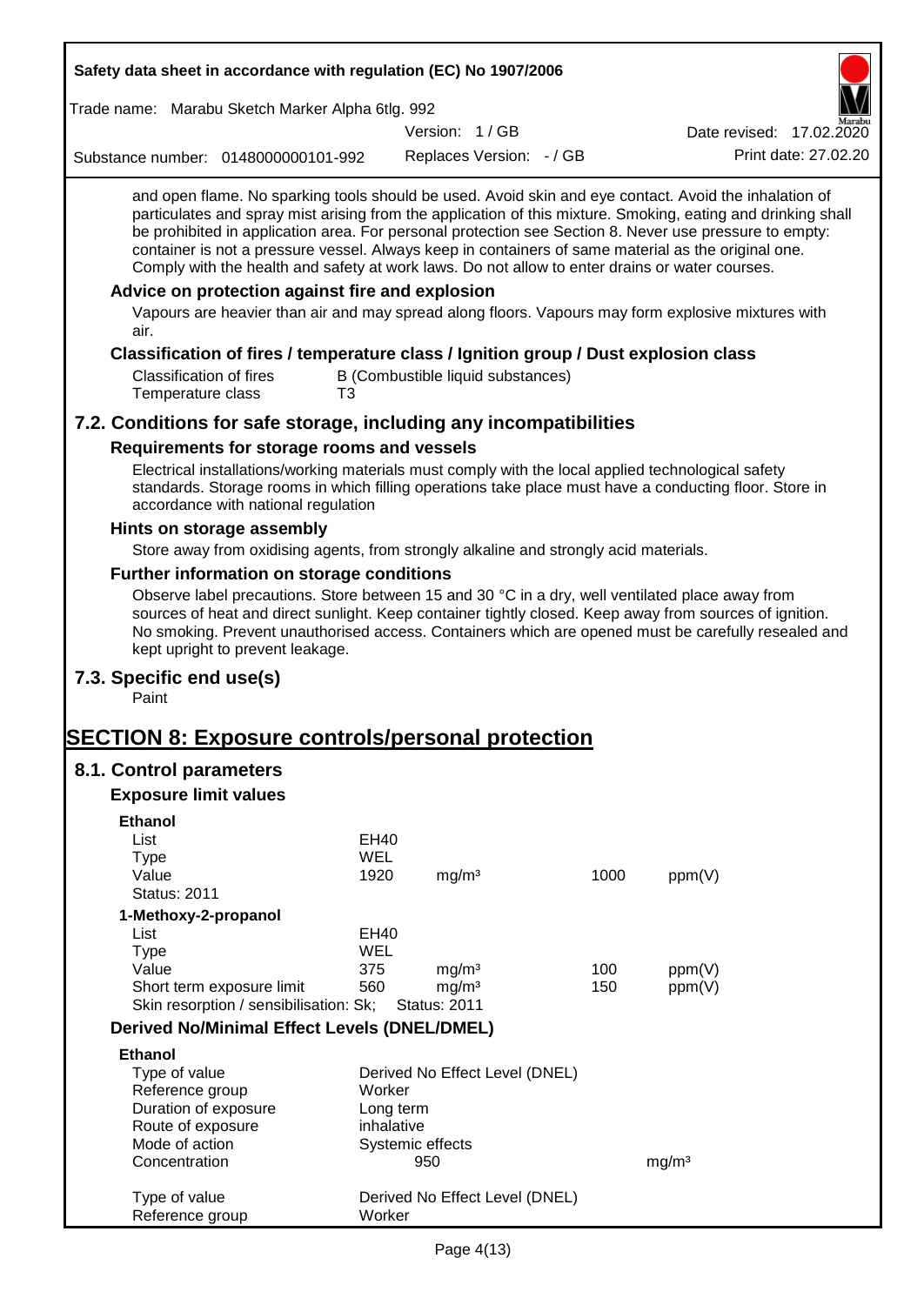| Safety data sheet in accordance with regulation (EC) No 1907/2006 |                                |                          |
|-------------------------------------------------------------------|--------------------------------|--------------------------|
| Trade name: Marabu Sketch Marker Alpha 6tlg. 992                  |                                |                          |
|                                                                   | Version: 1/GB                  | Date revised: 17.02.2020 |
| Substance number: 0148000000101-992                               | Replaces Version: - / GB       | Print date: 27.02.20     |
| Duration of exposure                                              | Short term                     |                          |
| Route of exposure                                                 | inhalative                     |                          |
| Mode of action                                                    | Local effects                  |                          |
| Concentration                                                     | 1900                           | mg/m <sup>3</sup>        |
| Type of value                                                     | Derived No Effect Level (DNEL) |                          |
| Reference group                                                   | Worker                         |                          |
| Duration of exposure                                              | Long term                      |                          |
| Route of exposure                                                 | dermal                         |                          |
| Mode of action                                                    | Systemic effects               |                          |
| Concentration                                                     | 343                            | mg/kg/d                  |
| Type of value                                                     | Derived No Effect Level (DNEL) |                          |
| Reference group                                                   | Consumer                       |                          |
| Duration of exposure                                              | Long term                      |                          |
| Route of exposure                                                 | inhalative                     |                          |
| Mode of action                                                    | Systemic effects               |                          |
| Concentration                                                     | 114                            | mg/m <sup>3</sup>        |
| Type of value                                                     | Derived No Effect Level (DNEL) |                          |
| Reference group                                                   | Consumer                       |                          |
| Duration of exposure                                              | Short term                     |                          |
| Route of exposure                                                 | inhalative                     |                          |
| Mode of action                                                    | Local effects                  |                          |
| Concentration                                                     | 950                            | mg/m <sup>3</sup>        |
| Type of value                                                     | Derived No Effect Level (DNEL) |                          |
| Reference group                                                   | Consumer                       |                          |
| Duration of exposure                                              | Long term                      |                          |
| Route of exposure                                                 | dermal                         |                          |
| Mode of action                                                    | Systemic effects               |                          |
| Concentration                                                     | 206                            | mg/kg/d                  |
| Type of value                                                     | Derived No Effect Level (DNEL) |                          |
| Reference group                                                   | Consumer                       |                          |
| Duration of exposure                                              | Long term                      |                          |
| Route of exposure                                                 | oral                           |                          |
| Mode of action                                                    | Systemic effects               |                          |
| Concentration                                                     | 87                             | mg/kg/d                  |
|                                                                   |                                |                          |
| 1-Methoxy-2-propanol                                              |                                |                          |
| Type of value                                                     | Derived No Effect Level (DNEL) |                          |
| Reference group                                                   | Worker                         |                          |
| Duration of exposure                                              | Acute                          |                          |
| Route of exposure                                                 | inhalative                     |                          |
| Mode of action                                                    | Local effects                  |                          |
| Concentration                                                     | 553,5                          | mg/m <sup>3</sup>        |
| Type of value                                                     | Derived No Effect Level (DNEL) |                          |
| Reference group                                                   | Worker                         |                          |
| Duration of exposure                                              | Long term                      |                          |
| Route of exposure                                                 | dermal                         |                          |
| Mode of action                                                    | Systemic effects               |                          |
| Concentration                                                     | 50,6                           | mg/person/<br>d          |
|                                                                   |                                |                          |
| Type of value                                                     | Derived No Effect Level (DNEL) |                          |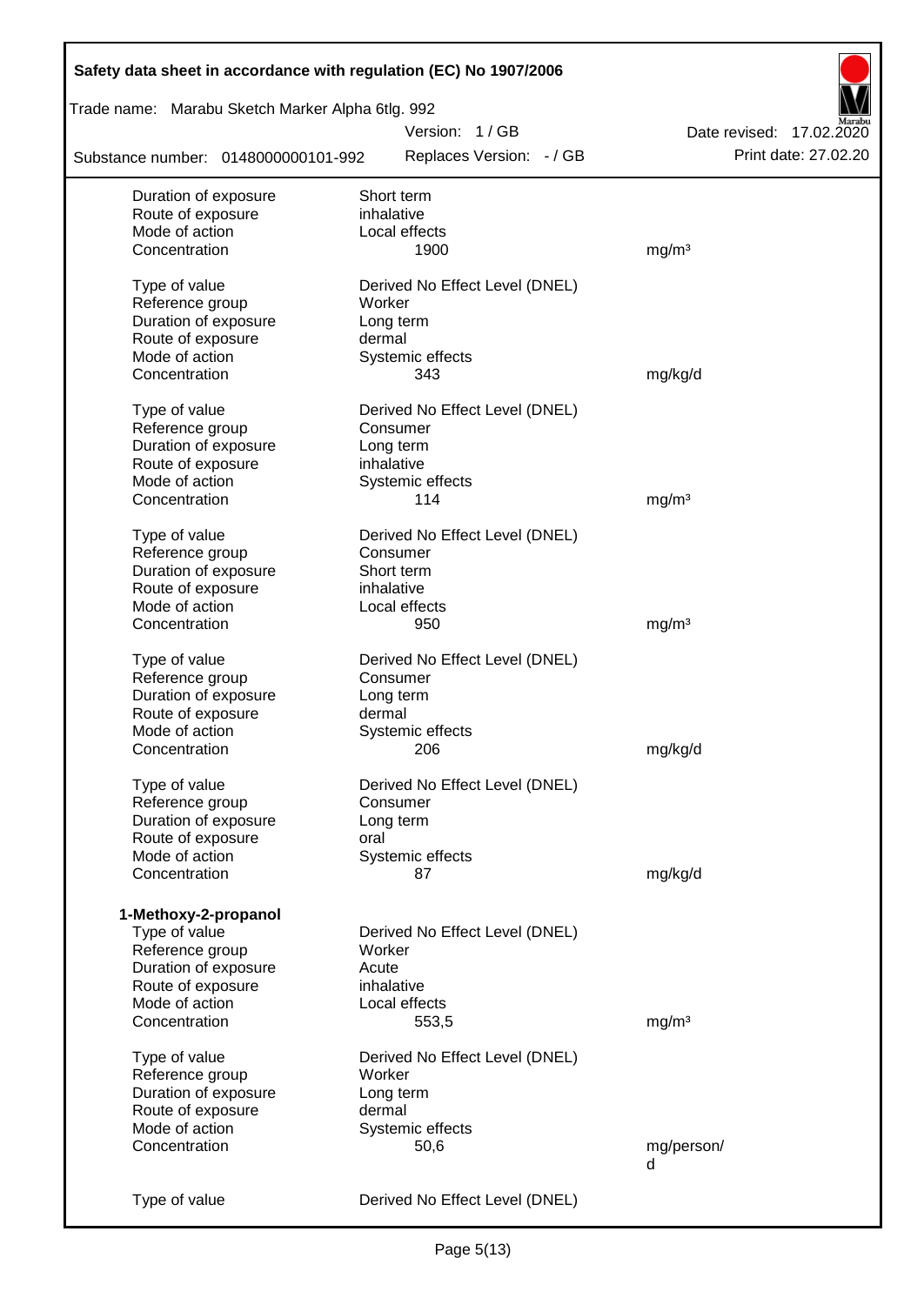| Safety data sheet in accordance with regulation (EC) No 1907/2006 |                                |                          |
|-------------------------------------------------------------------|--------------------------------|--------------------------|
| Trade name: Marabu Sketch Marker Alpha 6tlg. 992                  |                                |                          |
|                                                                   | Version: 1/GB                  | Date revised: 17,02,2020 |
| Substance number: 0148000000101-992                               | Replaces Version: - / GB       | Print date: 27.02.20     |
| Reference group                                                   | Worker                         |                          |
| Duration of exposure                                              | Long term                      |                          |
| Route of exposure                                                 | inhalative                     |                          |
| Mode of action                                                    | Systemic effects               |                          |
| Concentration                                                     | 369                            | mg/m <sup>3</sup>        |
| Type of value                                                     | Derived No Effect Level (DNEL) |                          |
| Reference group                                                   | <b>General Population</b>      |                          |
| Duration of exposure                                              | Long term                      |                          |
| Route of exposure                                                 | dermal                         |                          |
| Mode of action                                                    | Systemic effects               |                          |
| Concentration                                                     | 18,1                           | mg/kg                    |
| Type of value                                                     | Derived No Effect Level (DNEL) |                          |
| Reference group                                                   | <b>General Population</b>      |                          |
| Duration of exposure                                              | Long term                      |                          |
| Route of exposure                                                 | inhalative                     |                          |
| Mode of action                                                    | Systemic effects               |                          |
| Concentration                                                     | 43,9                           | mg/m <sup>3</sup>        |
| Type of value                                                     | Derived No Effect Level (DNEL) |                          |
| Reference group                                                   | <b>General Population</b>      |                          |
| Duration of exposure                                              | Long term                      |                          |
| Route of exposure                                                 | oral                           |                          |
| Mode of action                                                    | Systemic effects               |                          |
| Concentration                                                     | 3,3                            | mg/kg/d                  |
|                                                                   |                                |                          |
| <b>Predicted No Effect Concentration (PNEC)</b>                   |                                |                          |
| <b>Ethanol</b>                                                    | <b>PNEC</b>                    |                          |
| Type of value<br>Type                                             | Freshwater                     |                          |
| Concentration                                                     | 0,96                           | mg/l                     |
|                                                                   |                                |                          |
| Type of value                                                     | <b>PNEC</b>                    |                          |
| <b>Type</b>                                                       | Saltwater                      |                          |
| Concentration                                                     | 0,79                           | mg/l                     |
| Type of value                                                     | <b>PNEC</b>                    |                          |
| <b>Type</b>                                                       | Water (intermittent release)   |                          |
| Concentration                                                     | 2,75                           | mg/l                     |
| Type of value                                                     | <b>PNEC</b>                    |                          |
| <b>Type</b>                                                       | Sewage treatment plant (STP)   |                          |
| Concentration                                                     | 580                            | mg/l                     |
| Type of value                                                     | <b>PNEC</b>                    |                          |
| <b>Type</b>                                                       | Freshwater sediment            |                          |
| Concentration                                                     | 3,6                            | mg/kg                    |
|                                                                   | <b>PNEC</b>                    |                          |
| Type of value                                                     | Marine sediment                |                          |
| <b>Type</b><br>Concentration                                      | 2,9                            |                          |
|                                                                   |                                | mg/kg                    |
| Type of value                                                     | <b>PNEC</b>                    |                          |
| <b>Type</b>                                                       | Soil                           |                          |
| Concentration                                                     | 0,63                           | mg/kg                    |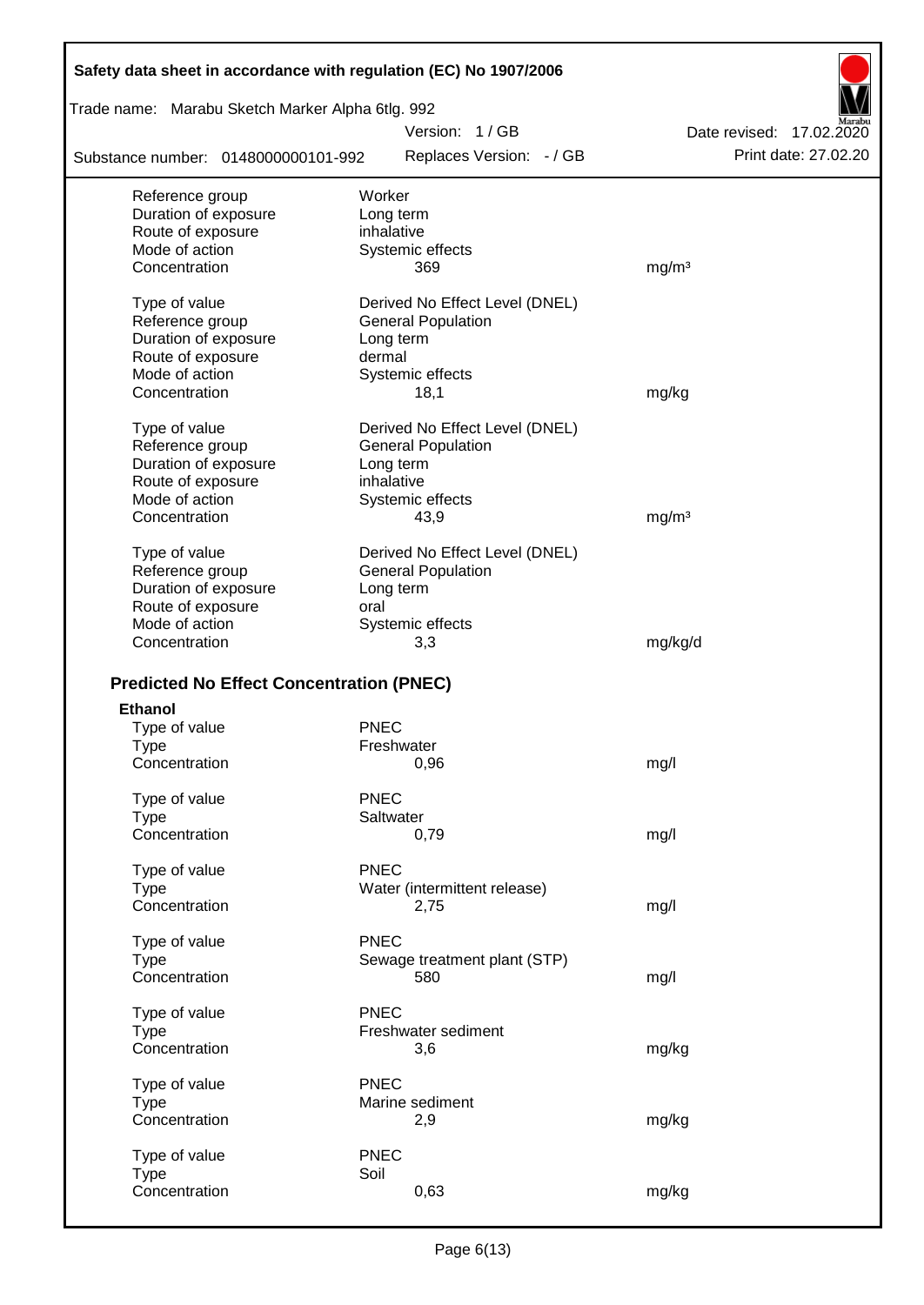|                      | Safety data sheet in accordance with regulation (EC) No 1907/2006 |                              |                          |
|----------------------|-------------------------------------------------------------------|------------------------------|--------------------------|
|                      | Trade name: Marabu Sketch Marker Alpha 6tlg. 992                  |                              |                          |
|                      |                                                                   | Version: 1/GB                | Date revised: 17.02.2020 |
|                      | Substance number: 0148000000101-992                               | Replaces Version: - / GB     | Print date: 27.02.20     |
| 1-Methoxy-2-propanol |                                                                   |                              |                          |
| Type of value        | <b>PNEC</b>                                                       |                              |                          |
| Type                 | Freshwater                                                        |                              |                          |
| Concentration        |                                                                   | 10                           | mg/l                     |
| Type of value        | <b>PNEC</b>                                                       |                              |                          |
| Type                 | Water                                                             |                              |                          |
| Concentration        |                                                                   | 41,6                         | mg/kg                    |
| Type of value        | <b>PNEC</b>                                                       |                              |                          |
| Type                 | Sediment                                                          |                              |                          |
| Concentration        |                                                                   | 41,6                         | mg/kg                    |
| Type of value        | <b>PNEC</b>                                                       |                              |                          |
| <b>Type</b>          |                                                                   | Marine sediment              |                          |
| Concentration        |                                                                   | 4,17                         | mg/kg                    |
| Type of value        | <b>PNEC</b>                                                       |                              |                          |
| <b>Type</b>          | Soil                                                              |                              |                          |
| Concentration        |                                                                   | 2,47                         | mg/kg                    |
| Type of value        | <b>PNEC</b>                                                       |                              |                          |
| <b>Type</b>          |                                                                   | Sewage treatment plant (STP) |                          |
| Concentration        |                                                                   | 100                          | mg/l                     |
|                      |                                                                   |                              |                          |

## **8.2. Exposure controls**

#### **Exposure controls**

Provide adequate ventilation. Where reasonably practicable this should be achieved by the use of local exhaust ventilation and good general extraction. If these are not sufficient to maintain concentrations of particulates and solvent vapour below the OEL, suitable respiratory protection must be worn.

#### **Respiratory protection**

If workers are exposed to concentrations above the exposure limit they must use appropriate, certified respirators. Full mask, filter A

#### **Hand protection**

There is no one glove material or combination of materials that will give unlimited resistance to any individual or combination of chemicals.

For prolonged or repeated handling nitrile rubber gloves with textile undergloves are required.

| Material thickness | 0.5 | mm  |
|--------------------|-----|-----|
| Breakthrough time  | 30  | min |

The breakthrough time must be greater than the end use time of the product.

The instructions and information provided by the glove manufacturer on use, storage, maintenance and replacement must be followed.

Gloves should be replaced regularly and if there is any sign of damage to the glove material.

Always ensure that gloves are free from defects and that they are stored and used correctly.

The performance or effectiveness of the glove may be reduced by physical/ chemical damage and poor maintenance.

Barrier creams may help to protect the exposed areas of the skin, they should however not be applied once exposure has occurred.

## **Eye protection**

Use safety eyewear designed to protect against splash of liquids.

## **Body protection**

Cotton or cotton/synthetic overalls or coveralls are normally suitable.

# **SECTION 9: Physical and chemical properties**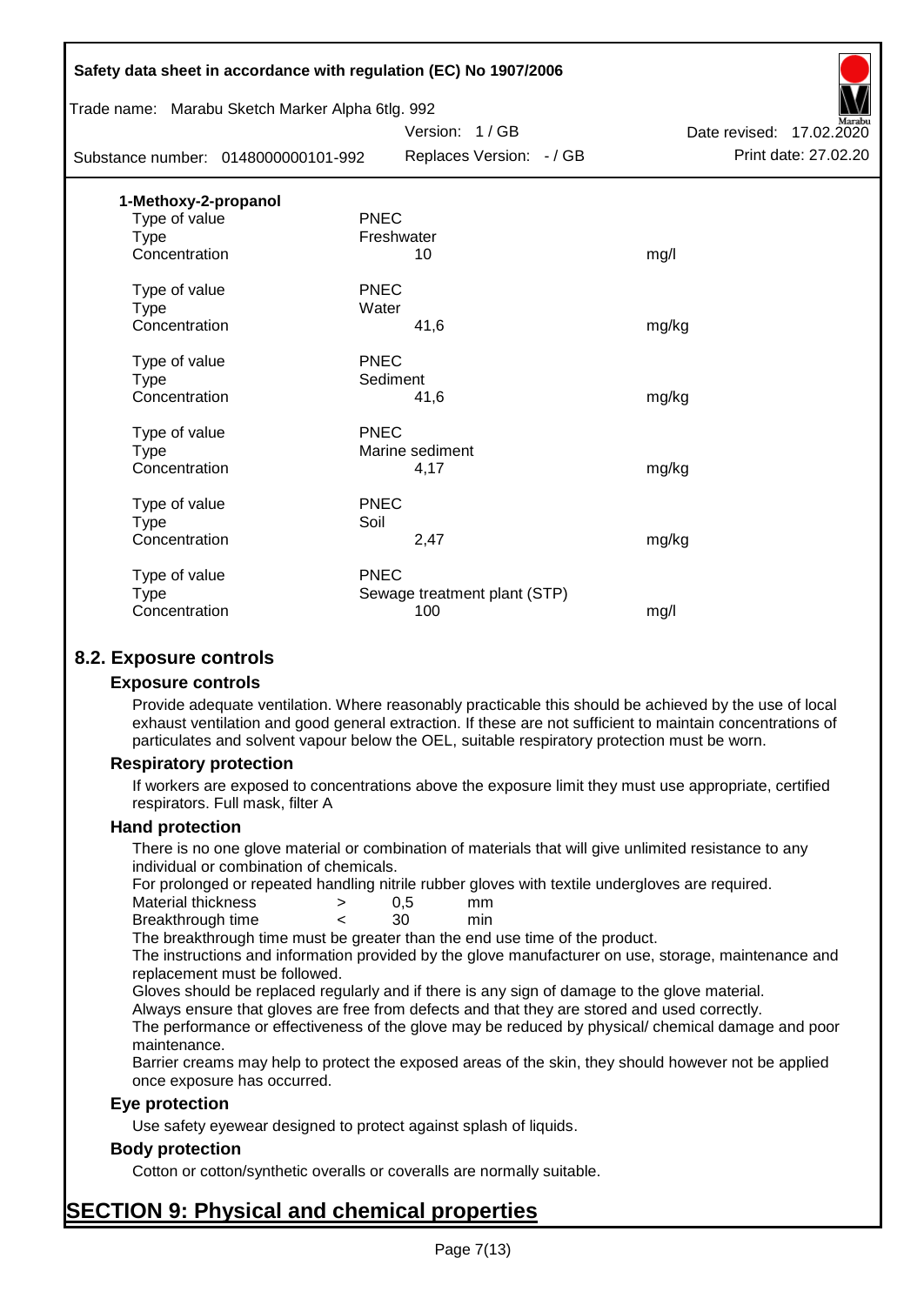| Safety data sheet in accordance with regulation (EC) No 1907/2006         |         |                                     |                 |                          |
|---------------------------------------------------------------------------|---------|-------------------------------------|-----------------|--------------------------|
| Trade name: Marabu Sketch Marker Alpha 6tlg. 992                          |         |                                     |                 |                          |
|                                                                           |         | Version: 1/GB                       |                 | Date revised: 17.02.2020 |
| Substance number: 0148000000101-992                                       |         | Replaces Version: - / GB            |                 | Print date: 27.02.20     |
|                                                                           |         |                                     |                 |                          |
| 9.1. Information on basic physical and chemical properties<br><b>Form</b> | Liquid  |                                     |                 |                          |
| <b>Colour</b>                                                             | grey    |                                     |                 |                          |
| <b>Odour</b>                                                              |         | solvent-like                        |                 |                          |
| <b>Odour threshold</b>                                                    |         |                                     |                 |                          |
| Remarks                                                                   |         | No data available                   |                 |                          |
| pH value                                                                  |         |                                     |                 |                          |
| Remarks                                                                   |         | Not applicable                      |                 |                          |
| <b>Melting point</b>                                                      |         |                                     |                 |                          |
| Remarks                                                                   |         | not determined                      |                 |                          |
| <b>Freezing point</b>                                                     |         |                                     |                 |                          |
| Remarks                                                                   |         | not determined                      |                 |                          |
| Initial boiling point and boiling range                                   |         |                                     |                 |                          |
| Value                                                                     | appr.   | 78                                  | $^{\circ}C$     |                          |
| <b>Flash point</b>                                                        |         |                                     |                 |                          |
| Value                                                                     |         | 12                                  | $\rm ^{\circ}C$ |                          |
| Evaporation rate (ether $= 1$ ) :                                         |         |                                     |                 |                          |
| Remarks                                                                   |         | not determined                      |                 |                          |
| Flammability (solid, gas)                                                 |         |                                     |                 |                          |
| Not applicable                                                            |         |                                     |                 |                          |
| Upper/lower flammability or explosive limits                              |         |                                     |                 |                          |
| Lower explosion limit                                                     | appr.   | 1,5                                 | %(V)            |                          |
| Upper explosion limit                                                     | appr.   | 15                                  | $%$ (V)         |                          |
| Source                                                                    |         | Literature value                    |                 |                          |
| Vapour pressure                                                           |         |                                     |                 |                          |
| Value                                                                     |         | appr. 59                            | hPa             |                          |
| <b>Vapour density</b>                                                     |         |                                     |                 |                          |
| <b>Remarks</b>                                                            |         | not determined                      |                 |                          |
| <b>Density</b>                                                            |         |                                     |                 |                          |
| Remarks                                                                   |         | not determined                      |                 |                          |
| Solubility in water                                                       |         |                                     |                 |                          |
| Remarks                                                                   |         | partially miscible                  |                 |                          |
| Partition coefficient: n-octanol/water                                    |         |                                     |                 |                          |
| Remarks                                                                   |         | Not applicable                      |                 |                          |
| Ignition temperature                                                      |         |                                     |                 |                          |
| Value                                                                     | appr.   | 287                                 | $^{\circ}C$     |                          |
| Source                                                                    |         | Literature value                    |                 |                          |
| <b>Efflux time</b>                                                        |         |                                     |                 |                          |
| Value                                                                     | $\,<\,$ | 12                                  | s               |                          |
| Temperature<br>Method                                                     |         | 20<br>$^{\circ}C$<br>DIN 53211 4 mm |                 |                          |
|                                                                           |         |                                     |                 |                          |
| <b>Explosive properties</b>                                               |         |                                     |                 |                          |
| evaluation                                                                | no      |                                     |                 |                          |
| <b>Oxidising properties</b>                                               |         |                                     |                 |                          |
| evaluation                                                                |         | None known                          |                 |                          |
| 9.2. Other information                                                    |         |                                     |                 |                          |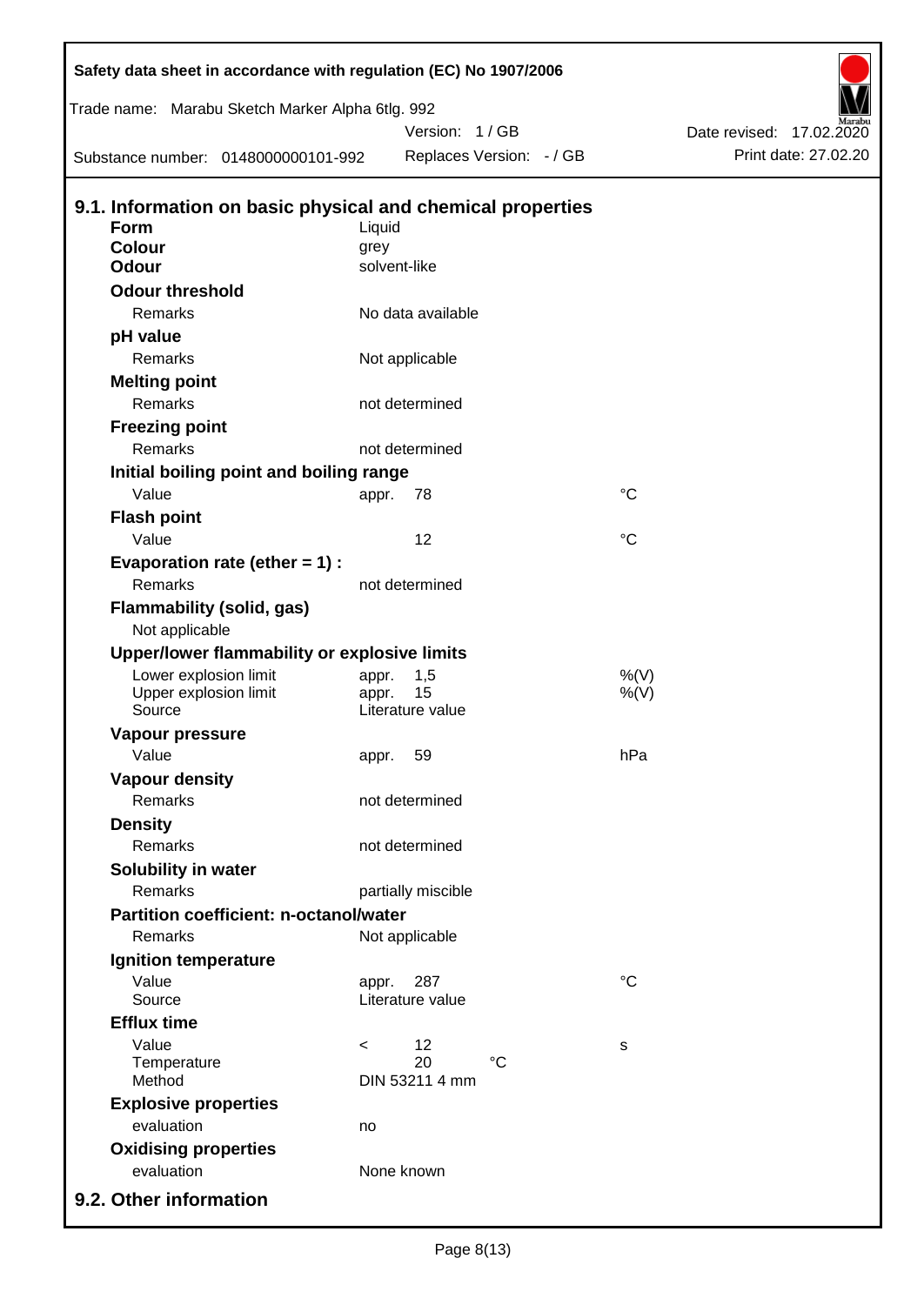| Safety data sheet in accordance with regulation (EC) No 1907/2006                                                                                                     |          |                                      |                                                                   |                                                                                                        |
|-----------------------------------------------------------------------------------------------------------------------------------------------------------------------|----------|--------------------------------------|-------------------------------------------------------------------|--------------------------------------------------------------------------------------------------------|
| Trade name: Marabu Sketch Marker Alpha 6tlg. 992                                                                                                                      |          |                                      |                                                                   |                                                                                                        |
|                                                                                                                                                                       |          | Version: 1/GB                        |                                                                   | Date revised: 17.02.2020                                                                               |
| Substance number: 0148000000101-992                                                                                                                                   |          | Replaces Version: - / GB             |                                                                   | Print date: 27.02.20                                                                                   |
| <b>Other information</b>                                                                                                                                              |          |                                      |                                                                   | The physical specifications are approximate values and refer to the used safety relevant component(s). |
| <b>SECTION 10: Stability and reactivity</b>                                                                                                                           |          |                                      |                                                                   |                                                                                                        |
| 10.1. Reactivity<br>No hazardous reactions when stored and handled according to prescribed instructions.                                                              |          |                                      |                                                                   |                                                                                                        |
| 10.2. Chemical stability<br>Stable under recommended storage and handling conditions (see section 7).                                                                 |          |                                      |                                                                   |                                                                                                        |
| 10.3. Possibility of hazardous reactions<br>Keep away from oxidising agents, strongly alkaline and strongly acid materials in order to avoid<br>exothermic reactions. |          |                                      |                                                                   |                                                                                                        |
| 10.4. Conditions to avoid<br>When exposed to high temperatures may produce hazardous decomposition products.                                                          |          |                                      |                                                                   |                                                                                                        |
| 10.5. Incompatible materials<br>No hazardous reactions when stored and handled according to prescribed instructions.                                                  |          |                                      |                                                                   |                                                                                                        |
| 10.6. Hazardous decomposition products<br>See chapter 5.2 (Firefighting measures - Special hazards arising from the substance or mixture).                            |          |                                      |                                                                   |                                                                                                        |
| <b>SECTION 11: Toxicological information</b>                                                                                                                          |          |                                      |                                                                   |                                                                                                        |
| 11.1. Information on toxicological effects                                                                                                                            |          |                                      |                                                                   |                                                                                                        |
| <b>Acute oral toxicity</b>                                                                                                                                            |          |                                      |                                                                   |                                                                                                        |
| Remarks                                                                                                                                                               |          |                                      | Based on available data, the classification criteria are not met. |                                                                                                        |
| <b>Acute oral toxicity (Components)</b>                                                                                                                               |          |                                      |                                                                   |                                                                                                        |
| 1-Methoxy-2-propanol                                                                                                                                                  |          |                                      |                                                                   |                                                                                                        |
| <b>Species</b><br>LD50                                                                                                                                                | rat      | 5200                                 | mg/kg                                                             |                                                                                                        |
| <b>Acute dermal toxicity</b>                                                                                                                                          |          |                                      |                                                                   |                                                                                                        |
| Remarks                                                                                                                                                               |          |                                      | Based on available data, the classification criteria are not met. |                                                                                                        |
| <b>Acute dermal toxicity (Components)</b>                                                                                                                             |          |                                      |                                                                   |                                                                                                        |
| 1-Methoxy-2-propanol<br>Species<br>LD50                                                                                                                               | rabbit   | 14000                                | mg/kg                                                             |                                                                                                        |
| <b>Acute inhalational toxicity</b>                                                                                                                                    |          |                                      |                                                                   |                                                                                                        |
| Remarks                                                                                                                                                               |          |                                      | Based on available data, the classification criteria are not met. |                                                                                                        |
| <b>Skin corrosion/irritation</b>                                                                                                                                      |          |                                      |                                                                   |                                                                                                        |
| Remarks                                                                                                                                                               |          |                                      | Based on available data, the classification criteria are not met. |                                                                                                        |
| Serious eye damage/irritation                                                                                                                                         |          |                                      |                                                                   |                                                                                                        |
| evaluation<br>Remarks                                                                                                                                                 | irritant | The classification criteria are met. |                                                                   |                                                                                                        |
| <b>Sensitization</b>                                                                                                                                                  |          |                                      |                                                                   |                                                                                                        |
| Remarks                                                                                                                                                               |          |                                      | Based on available data, the classification criteria are not met. |                                                                                                        |
| <b>Mutagenicity</b>                                                                                                                                                   |          |                                      |                                                                   |                                                                                                        |
| Remarks                                                                                                                                                               |          |                                      | Based on available data, the classification criteria are not met. |                                                                                                        |
| <b>Reproductive toxicity</b><br>Remarks                                                                                                                               |          |                                      | Based on available data, the classification criteria are not met. |                                                                                                        |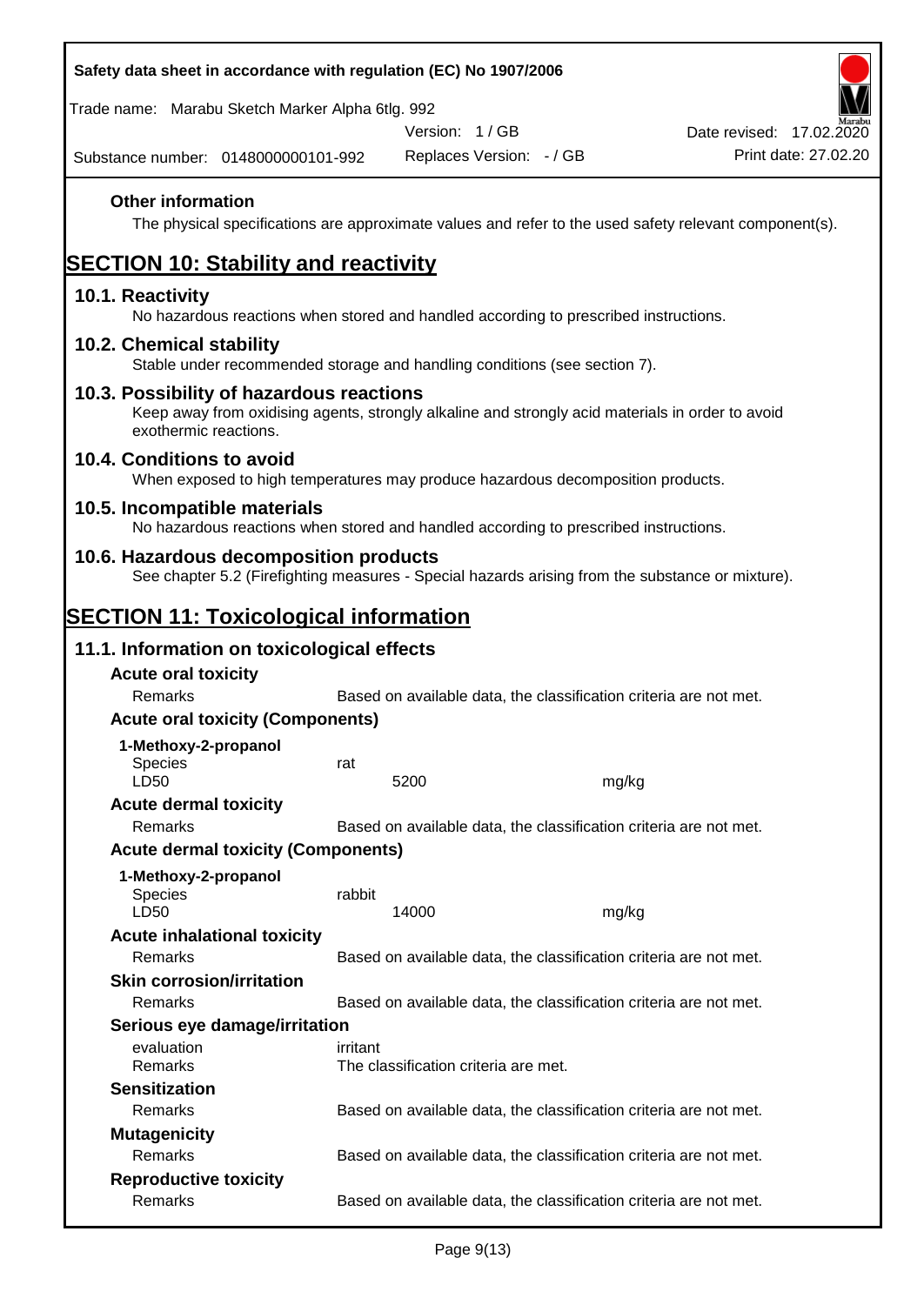#### **Safety data sheet in accordance with regulation (EC) No 1907/2006**

Trade name: Marabu Sketch Marker Alpha 6tlg. 992

Version: 1 / GB



Substance number: 0148000000101-992

Replaces Version: - / GB Print date: 27.02.20

| Remarks                                      | Based on available data, the classification criteria are not met. |
|----------------------------------------------|-------------------------------------------------------------------|
| <b>Specific Target Organ Toxicity (STOT)</b> |                                                                   |
| Single exposure<br>Remarks                   | Based on available data, the classification criteria are not met. |
| <b>Repeated exposure</b><br>Remarks          | Based on available data, the classification criteria are not met. |
| <b>Aspiration hazard</b>                     |                                                                   |
|                                              | Based on available data, the classification criteria are not met. |

Exposure to component solvents vapours concentration in excess of the stated occupational exposure limit may result in adverse health effects such as mucous membrane and respiratory system irritation and adverse effects on kidney, liver and central nervous system. Symptoms and signs include headache, dizziness, fatigue, muscular weakness, drowsiness and in extreme cases, loss of consciousness. Solvents may cause some of the above effects by absorption through the skin. Repeated or prolonged contact with the mixture may cause removal of natural fat from the skin resulting in non-allergic contact dermatitis and absorption through the skin. The liquid splashed in the eyes may cause irritation and reversible damage. Ingestion may cause nausea, diarrhoea and vomiting. This takes into account, where known, delayed and immediate effects and also chronic effects of components from short-term and long-term exposure by oral, inhalation and dermal routes of exposure and eye contact.

#### **Other information**

There are no data available on the mixture itself.

The mixture has been assessed following the additivity method of the CLP Regulation (EC) No 1272/2008 and classified for toxicological hazards accordingly.

# **SECTION 12: Ecological information**

## **12.1. Toxicity**

#### **General information**

There are no data available on the mixture itself.Do not allow to enter drains or water courses.The mixture has been assessed following the summation method of the CLP Regulation (EC) No 1272/2008 and is not classified as dangerous for the environment.

## **Fish toxicity (Components)**

| 1-Methoxy-2-propanol                  |   |                              |   |      |
|---------------------------------------|---|------------------------------|---|------|
| <b>Species</b>                        |   | golden orfe (Leuciscus idus) |   |      |
| LC <sub>0</sub>                       | ⋗ | 4600                         |   | mq/l |
| Duration of exposure                  |   | 96                           | h |      |
| <b>Daphnia toxicity (Components)</b>  |   |                              |   |      |
| 1-Methoxy-2-propanol                  |   |                              |   |      |
| <b>Species</b>                        |   | Daphnia magna                |   |      |
| EC50                                  |   | 23300                        |   | mq/1 |
| Duration of exposure                  |   | 48                           | h |      |
| <b>Algae toxicity (Components)</b>    |   |                              |   |      |
| 1-Methoxy-2-propanol                  |   |                              |   |      |
| <b>Species</b>                        |   | Desmodesmus                  |   |      |
| EC50                                  | ⋗ | 1000                         |   | mq/1 |
| Duration of exposure                  |   | 168                          | h |      |
| <b>Bacteria toxicity (Components)</b> |   |                              |   |      |
| 1-Methoxy-2-propanol                  |   |                              |   |      |
| Species                               |   | activated sludge             |   |      |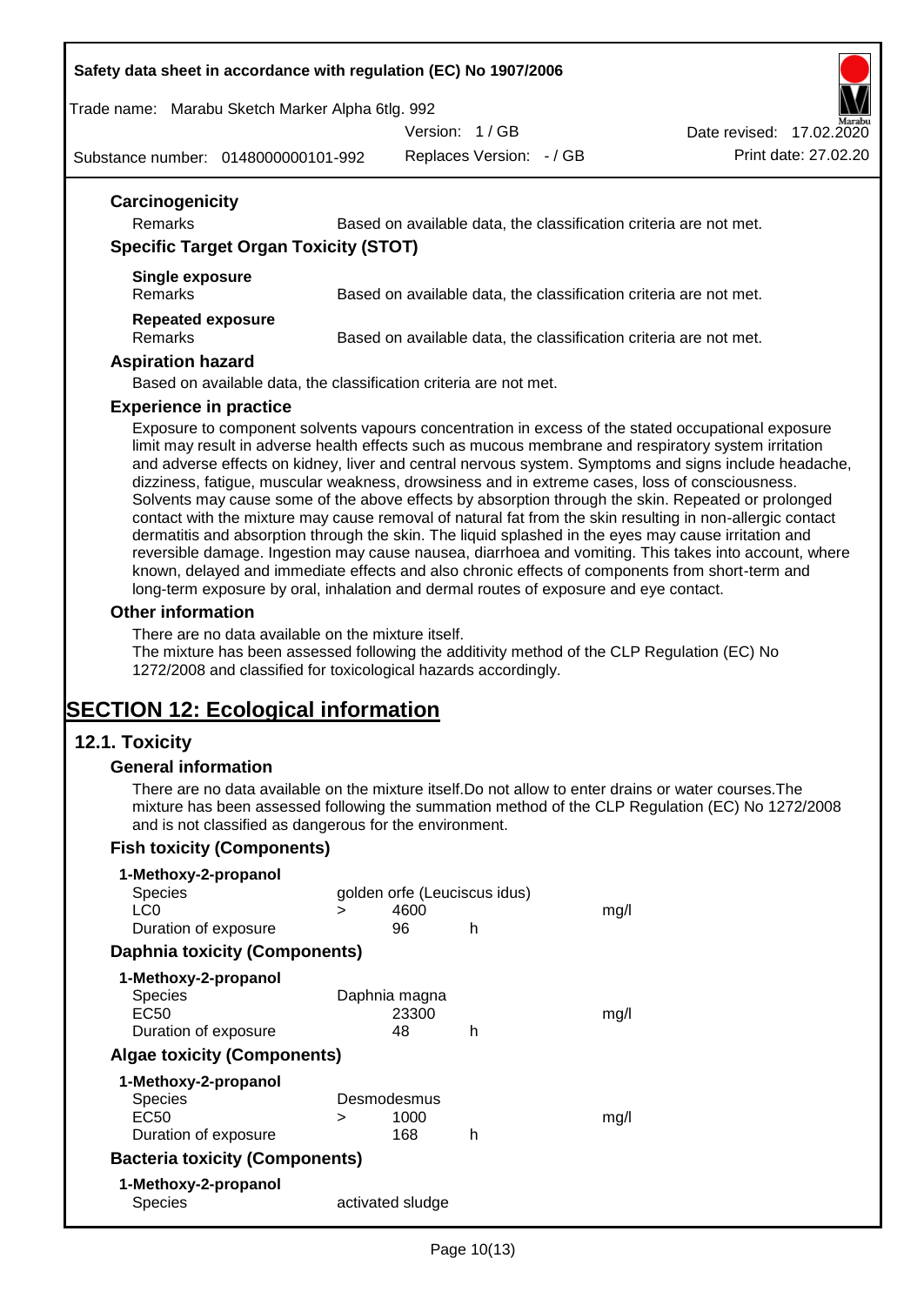| Safety data sheet in accordance with regulation (EC) No 1907/2006<br>Trade name: Marabu Sketch Marker Alpha 6tlg. 992                                                                                                                                                   |                                                                                                                                                                                                                                                                                                                                                                                                                                                                      |                   | Version: 1/GB  |                          |                                                         | Date revised: 17.02.2020 |                      |
|-------------------------------------------------------------------------------------------------------------------------------------------------------------------------------------------------------------------------------------------------------------------------|----------------------------------------------------------------------------------------------------------------------------------------------------------------------------------------------------------------------------------------------------------------------------------------------------------------------------------------------------------------------------------------------------------------------------------------------------------------------|-------------------|----------------|--------------------------|---------------------------------------------------------|--------------------------|----------------------|
| Substance number: 0148000000101-992                                                                                                                                                                                                                                     |                                                                                                                                                                                                                                                                                                                                                                                                                                                                      |                   |                | Replaces Version: - / GB |                                                         |                          | Print date: 27.02.20 |
| <b>EC50</b>                                                                                                                                                                                                                                                             |                                                                                                                                                                                                                                                                                                                                                                                                                                                                      | $\, > \,$         | 1000           |                          | mg/l                                                    |                          |                      |
| 12.2. Persistence and degradability<br><b>General information</b><br>No data available<br>1-Methoxy-2-propanol<br>Value<br>Duration of test<br>evaluation                                                                                                               | <b>Biodegradability (Components)</b>                                                                                                                                                                                                                                                                                                                                                                                                                                 |                   | 90<br>28       | d                        | %<br>Readily biodegradable (according to OECD criteria) |                          |                      |
| Method                                                                                                                                                                                                                                                                  |                                                                                                                                                                                                                                                                                                                                                                                                                                                                      | <b>OECD 301 F</b> |                |                          |                                                         |                          |                      |
| 12.3. Bioaccumulative potential<br><b>General information</b><br>Remarks<br>12.4. Mobility in soil<br><b>General information</b><br>12.5. Results of PBT and vPvB assessment<br><b>General information</b><br>12.6. Other adverse effects<br><b>General information</b> | There are no data available on the mixture itself.<br><b>Partition coefficient: n-octanol/water</b><br>There are no data available on the mixture itself.<br>There are no data available on the mixture itself.<br>There are no data available on the mixture itself.                                                                                                                                                                                                |                   | Not applicable |                          |                                                         |                          |                      |
| <b>SECTION 13: Disposal considerations</b><br>13.1. Waste treatment methods                                                                                                                                                                                             |                                                                                                                                                                                                                                                                                                                                                                                                                                                                      |                   |                |                          |                                                         |                          |                      |
|                                                                                                                                                                                                                                                                         | Disposal recommendations for the product                                                                                                                                                                                                                                                                                                                                                                                                                             |                   |                |                          |                                                         |                          |                      |
| EWC waste code                                                                                                                                                                                                                                                          | Do not allow to enter drains or water courses.<br>Wastes and emptied containers should be classified in accordance with relevant national regulation.<br>The European Waste Catalogue classification of this product, when disposed of as waste is<br>If this product is mixed with other wastes, the original waste product code may no longer apply and the<br>appropriate code should be assigned.<br>For further information contact your local waste authority. | 08 03 12*         |                |                          | waste ink containing dangerous substances               |                          |                      |
|                                                                                                                                                                                                                                                                         | Disposal recommendations for packaging                                                                                                                                                                                                                                                                                                                                                                                                                               |                   |                |                          |                                                         |                          |                      |
|                                                                                                                                                                                                                                                                         | Using information provided in this safety data sheet, advice should be obtained from the relevant waste<br>authority on the classification of empty containers.<br>Empty containers must be scrapped or reconditioned.<br>Not emptied containers are hazardous waste (waste code number 150110).                                                                                                                                                                     |                   |                |                          |                                                         |                          |                      |
| <b>SECTION 14: Transport information</b>                                                                                                                                                                                                                                |                                                                                                                                                                                                                                                                                                                                                                                                                                                                      |                   |                |                          |                                                         |                          |                      |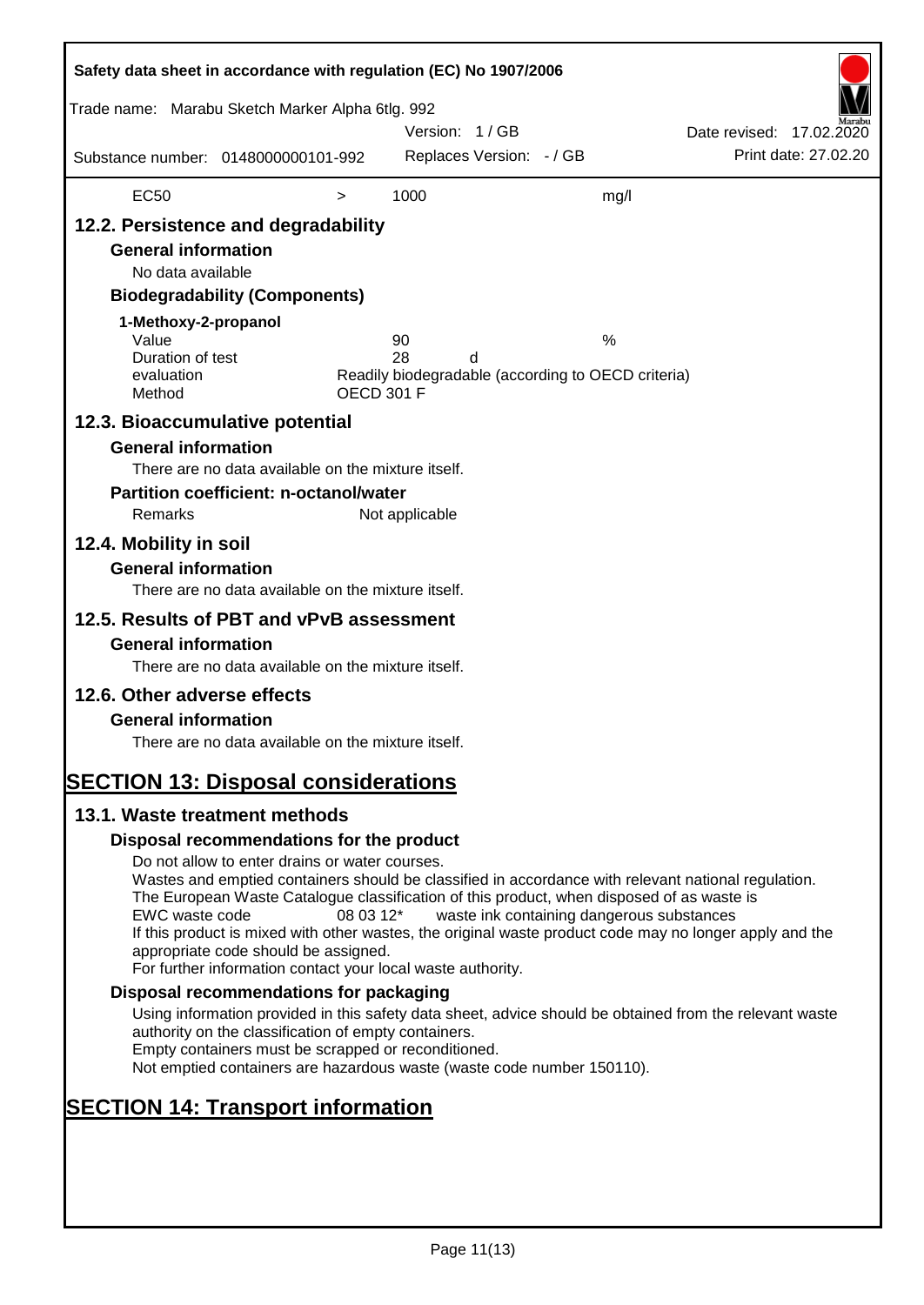| <b>Land transport ADR/RID</b> | <b>Marine transport</b><br><b>IMDG/GGVSee</b> | Air transport<br><b>ICAO/IATA</b> |
|-------------------------------|-----------------------------------------------|-----------------------------------|
| D/E                           |                                               |                                   |
| 1263                          | 1263                                          | 1263                              |
| <b>PAINT</b>                  | <b>PAINT</b>                                  | <b>PAINT</b>                      |
| 3                             | 3                                             | 3                                 |
| 豐                             | 豐                                             | 發                                 |
|                               |                                               |                                   |

**14.4. Packing group and a set of the set of the set of the set of the set of the set of the set of the set of t** 

**Safety data sheet in accordance with regulation (EC) No 1907/2006**

Substance number: 0148000000101-992

Trade name: Marabu Sketch Marker Alpha 6tlg. 992

| Information for all modes of transport |  |  |
|----------------------------------------|--|--|
|                                        |  |  |

## **14.6. Special precautions for user**

Special provision 640D

Limited Quantity **1999 1999 1999 1999 1999 1999 1999 1999 1999 1999 1999 1999 1999 1999 1999 1999 1999 1999 1999 1999 1999 1999 1999 1999 1999 1999 1999 1999 1999 1** 

Transport category **3** and 3

Transport within the user's premises:

Always transport in closed containers that are upright and secure.

-

Ensure that persons transporting the product know what to do in the event of an accident or spillage.

no

## **Other information**

**14.5. Environmental hazards**

**14.7. Transport in bulk according to Annex II of Marpol and the IBC Code**

# no

# **SECTION 15: Regulatory information**

## **15.1. Safety, health and environmental regulations/legislation specific for the substance or mixture**

## **VOC**

VOC (EU) 90 %

## **Other information**

The product does not contain substances of very high concern (SVHC).

## **15.2. Chemical safety assessment**

For this preparation a chemical safety assessment has not been carried out.

# **SECTION 16: Other information**

**Hazard statements listed in Chapter 3**



-

Version: 1 / GB

Replaces Version: - / GB Print date: 27.02.20